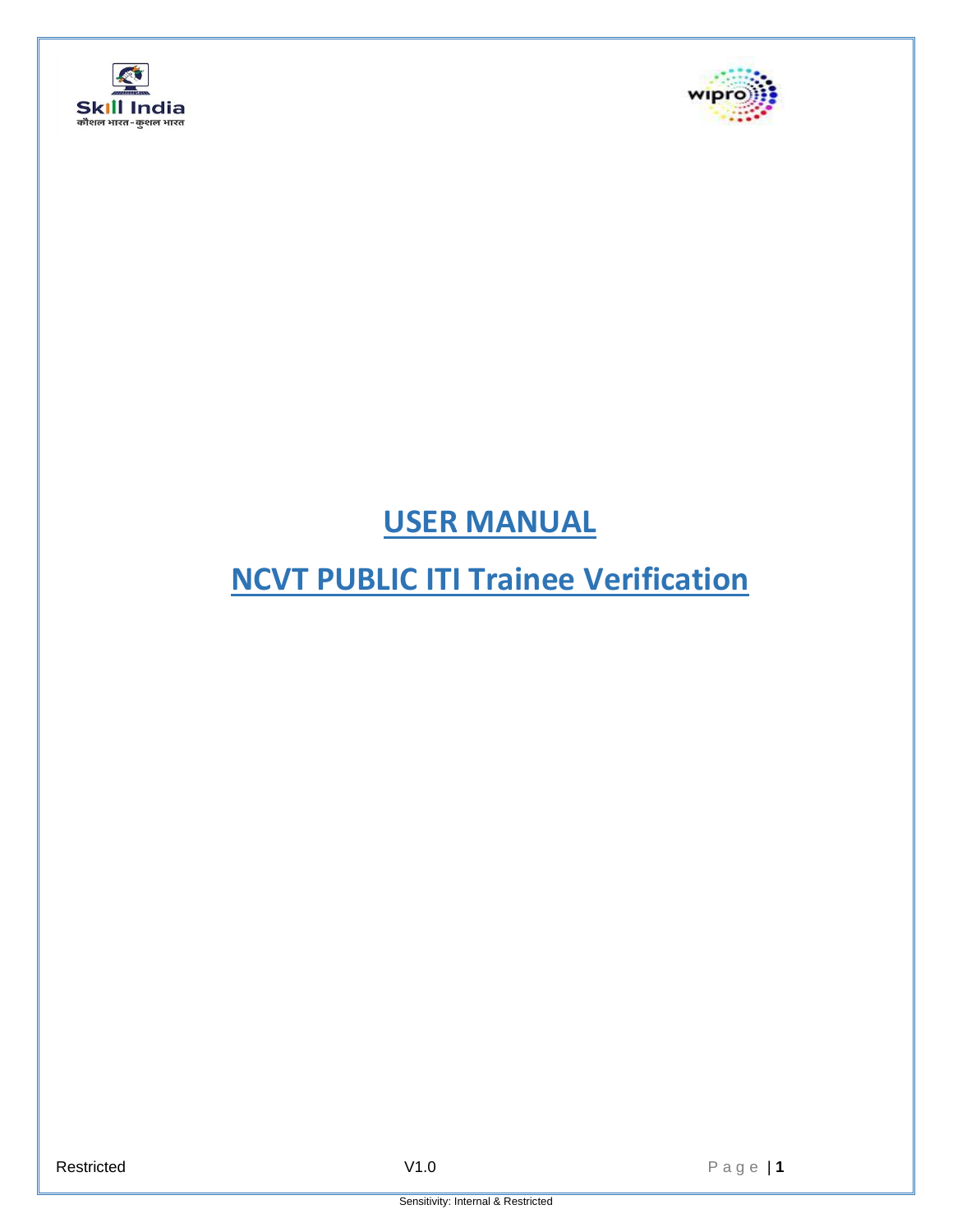



**STEP – 1:-** Open NCVT site using the URL, <https://ncvtmis.gov.in/pages/home.aspx>

**STEP – 2:-** Navigate to the below path Trainee **>> Trainee Verification**

|                   |   |                             |                     | <b>Ministry of Skill Development And Entrepreneurship</b> |                              |               |                        |             |         | +A A -A              | Terms & Conditions   Privacy Policy<br>No Support   \ 0120 4405016/17/18/19/20/21   D Login   O FAQ   O<br>Help | SiteMap |
|-------------------|---|-----------------------------|---------------------|-----------------------------------------------------------|------------------------------|---------------|------------------------|-------------|---------|----------------------|-----------------------------------------------------------------------------------------------------------------|---------|
| Home              | Ш | <b>Trainee</b>              | <b>Verification</b> | <b>Instructor</b>                                         | Examiner                     | Calendar      | <b>Functionalities</b> | Grading     | CFI     | <b>Log Complaint</b> |                                                                                                                 |         |
| <b>Enter Det:</b> |   | <b>Trainee Search</b>       |                     | ainee Profile                                             |                              |               |                        |             |         |                      |                                                                                                                 |         |
|                   |   | <b>Trainee Profile</b>      |                     |                                                           | <b>Admission Request No.</b> |               |                        |             |         |                      |                                                                                                                 |         |
|                   |   | <b>Trainee Verification</b> |                     | Name*                                                     |                              |               |                        |             |         |                      |                                                                                                                 |         |
|                   |   |                             |                     |                                                           | Father/Guardian Name*        |               |                        |             |         |                      |                                                                                                                 |         |
|                   |   |                             |                     | Date of Birth*                                            |                              |               |                        | dd-mmm-yyyy |         |                      |                                                                                                                 |         |
|                   |   |                             |                     |                                                           |                              |               |                        |             |         |                      |                                                                                                                 |         |
|                   |   |                             |                     |                                                           | Enter image text*            |               | $26^{48}3$             |             | Refresh |                      |                                                                                                                 |         |
|                   |   |                             |                     |                                                           | <b>Remember Me</b>           |               |                        |             |         |                      |                                                                                                                 |         |
|                   |   |                             |                     |                                                           |                              | <b>Submit</b> | Clear                  |             |         |                      |                                                                                                                 |         |

**STEP – 3**:- Enter Trainee Name, Father / Guardian Name, Date of Birth and Image text click on Submit button.

| Home | ПI | <b>Trainee</b> | Verification                                 | Instructor | Examiner                      | <b>Calendar</b> | <b>Functionalities</b> | Grading     | CFI             | <b>Log Complaint</b> |  |
|------|----|----------------|----------------------------------------------|------------|-------------------------------|-----------------|------------------------|-------------|-----------------|----------------------|--|
|      |    |                | <b>Enter Details to view Trainee Profile</b> |            |                               |                 |                        |             |                 |                      |  |
|      |    |                |                                              |            | <b>Admission Request No.</b>  |                 |                        |             |                 |                      |  |
|      |    |                |                                              | Name*      |                               |                 | SHOHIT KUMAR           |             |                 |                      |  |
|      |    |                |                                              |            | Father/Guardian Name*         |                 | DEEPAK KUMAR           |             |                 |                      |  |
|      |    |                |                                              |            | Date of Birth <sup>®</sup>    |                 | 05-DCT-1994            | dd-mmm-yyyy |                 |                      |  |
|      |    |                |                                              |            | Enter image text <sup>+</sup> |                 | 26483<br>2,6           |             | Refresh<br>mone |                      |  |
|      |    |                |                                              |            | Remember Me                   | ×.              |                        |             |                 |                      |  |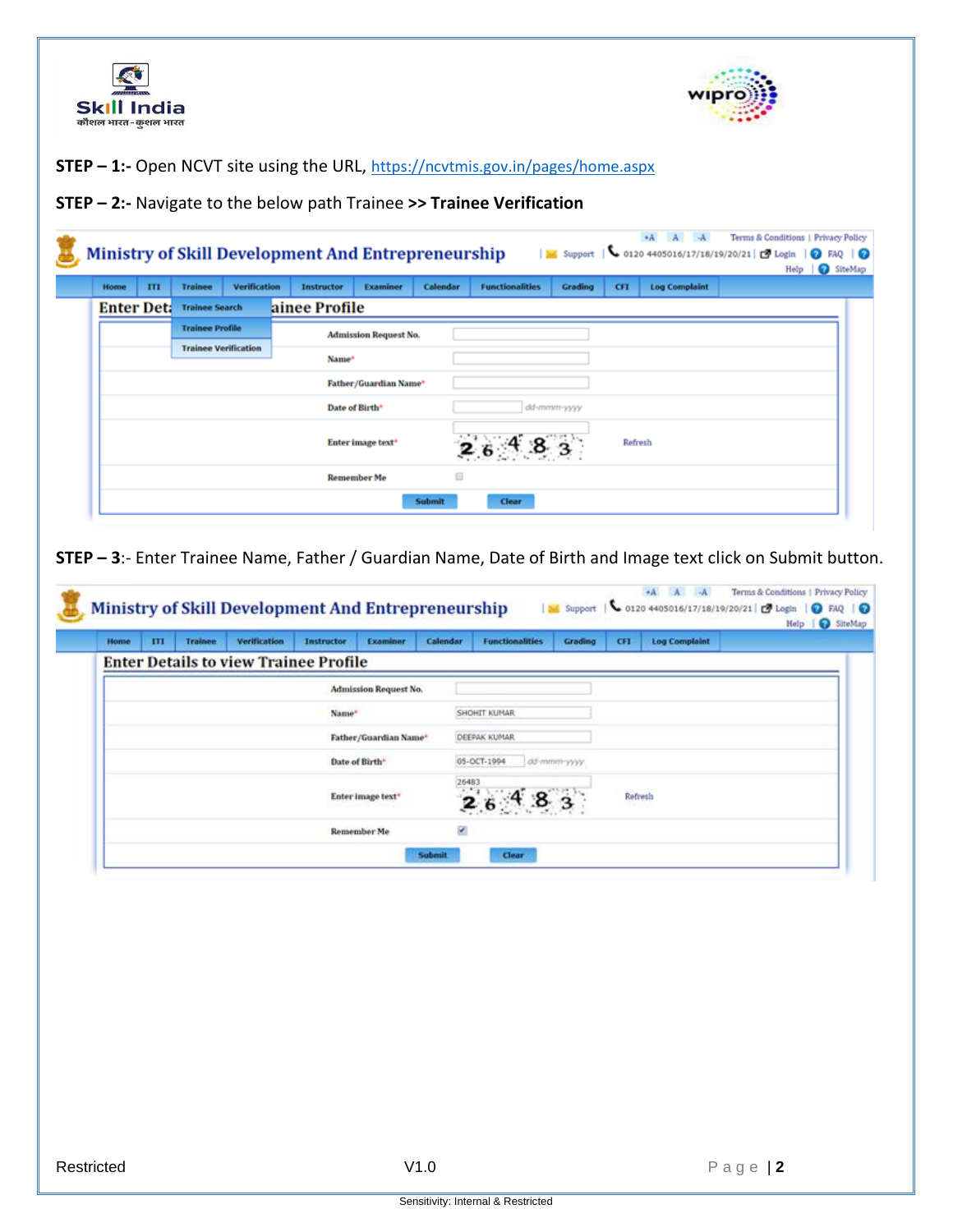



## **STEP – 4**:- Trainee Profile Details will be displayed as you can see in below screen:

| Home | <b>Trainee</b><br>III           | <b>Verification</b> | Instructor                                   | <b>Examiner</b> | Calendar              | <b>Functionalities</b>      | Gradiing | CFI          | <b>Log Complaint</b>  |                   |
|------|---------------------------------|---------------------|----------------------------------------------|-----------------|-----------------------|-----------------------------|----------|--------------|-----------------------|-------------------|
|      | Session                         |                     | August-2019                                  |                 | <b>Admission Date</b> |                             |          | 05-Aug-2018  |                       |                   |
|      | UID-No                          |                     |                                              |                 | <b>Trainee Name</b>   |                             |          | SHOHIT KUMAR |                       |                   |
|      | Date Of Birth                   |                     | 05-Oct-1994                                  |                 | Gender                |                             | Male     |              |                       | <b>Linker</b>     |
|      | Category                        |                     | General                                      |                 |                       | <b>Horizontal Category</b>  |          |              |                       |                   |
|      | <b>Minority</b>                 |                     | NA                                           |                 |                       | State Registration No.      | 31/KOL/2 |              |                       |                   |
|      | Father/Guardian Name            |                     | DEEPAK KUMAR                                 |                 | Mother Name           |                             | RITU     |              |                       | <b>CONTRACTOR</b> |
|      | Mobile No.                      |                     | 8059441109                                   |                 | <b>Email ID</b>       |                             |          |              | Shohitkumar@gmail.com |                   |
|      | <b>Highest Qualification</b>    |                     | 10th                                         |                 |                       | <b>Is Trainee Dual Mode</b> | No       |              |                       |                   |
|      | <b>Trainee Institute Detail</b> |                     |                                              |                 |                       |                             |          |              |                       |                   |
|      | <b>ITI Name</b>                 |                     | PR10000427-Jai Baba<br><b>Baidyanath ETC</b> |                 |                       | <b>Application Form No</b>  | 1234587  |              |                       |                   |
|      | <b>Trade Allocated</b>          |                     | Electrician                                  |                 | <b>Trainee Type</b>   |                             | Regular  |              |                       |                   |
|      | Shift                           |                     | Shift 1                                      |                 | <b>Unit</b>           |                             | Unit 4   |              |                       |                   |

**STEP – 5**:-**Agree Functionality-** Verify the profile details and click on "**Agree**" button for profile verification if any mismatch occur in your details then click on "**Disagree**" button.

| Home | III             | <b>Trainee</b>                  | <b>Verification</b> | <b>Instructor</b>                            | Examiner | Calendar            | <b>Functionalities</b>     | Grading | CFI | <b>Log Complaint</b>  |                      |
|------|-----------------|---------------------------------|---------------------|----------------------------------------------|----------|---------------------|----------------------------|---------|-----|-----------------------|----------------------|
|      | Minority        |                                 |                     | NA                                           |          |                     | State Registration No.     | 3/KOL/2 |     |                       |                      |
|      |                 | Father/Guardian Name            |                     | DEEPAK KUMAR                                 |          | <b>Mother Name</b>  |                            | RITU    |     |                       |                      |
|      | Mobile No.      |                                 |                     | 8059441109                                   |          | <b>Email ID</b>     |                            |         |     | Shohitkumar@gmail.com | <b>START SECTION</b> |
|      |                 | <b>Highest Qualification</b>    |                     | 10th                                         |          |                     | Is Trainee Dual Mode       | No      |     |                       |                      |
|      |                 | <b>Trainee Institute Detail</b> |                     |                                              |          |                     |                            |         |     |                       |                      |
|      |                 |                                 |                     |                                              |          |                     |                            |         |     |                       |                      |
|      | <b>ITI</b> Name |                                 |                     | PR10000427-Jai Baba<br><b>Baidvanath ITC</b> |          |                     | <b>Application Form No</b> | 1234587 |     |                       |                      |
|      |                 | <b>Trade Allocated</b>          |                     | Electrician                                  |          | <b>Trainee Type</b> |                            | Regular |     |                       |                      |
|      | Shift           |                                 |                     | Shift 1                                      |          | Unit                |                            | Unit 4  |     |                       |                      |
|      |                 | <b>Person with Disability</b>   |                     | No                                           |          | <b>PWD Category</b> |                            |         |     |                       |                      |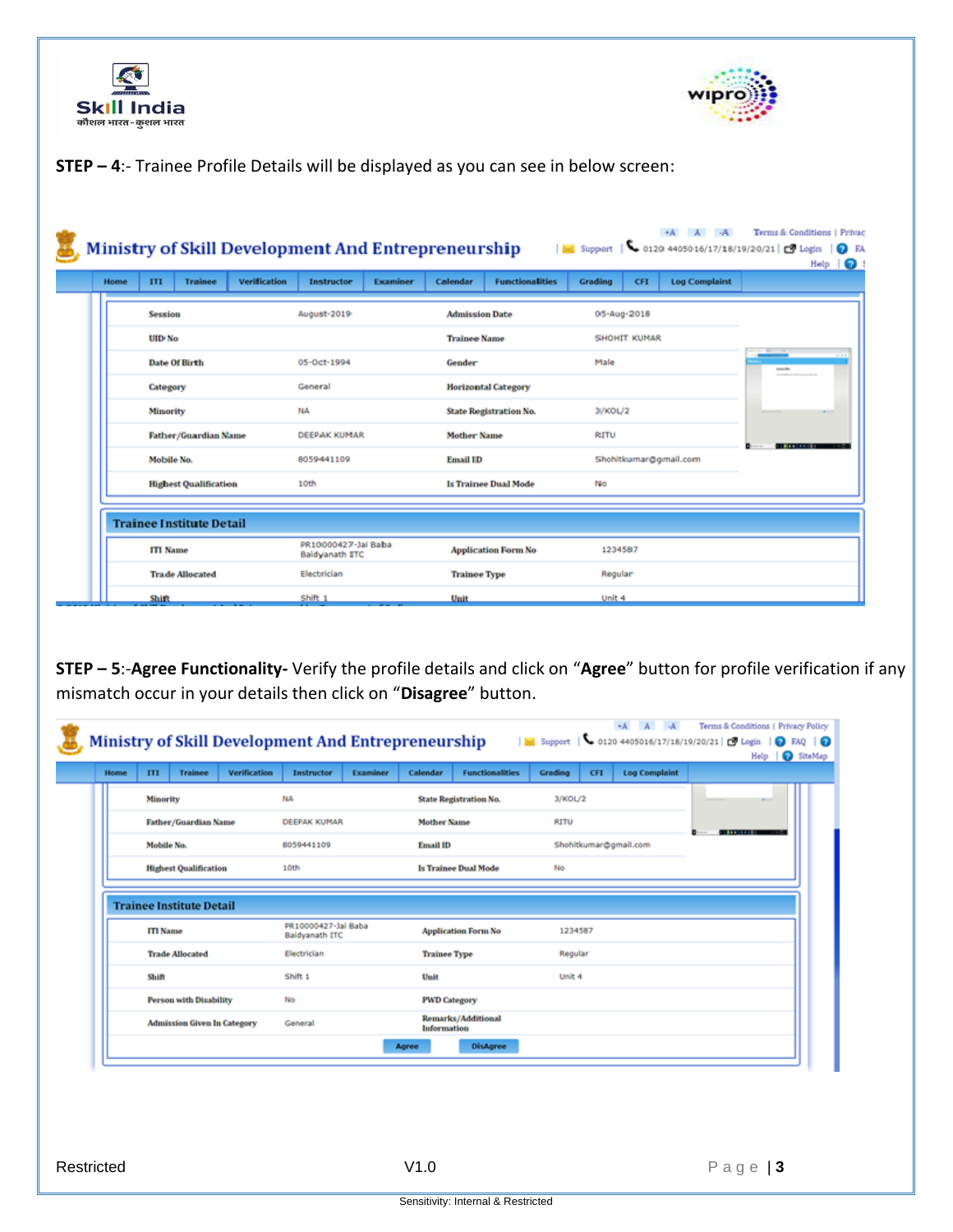



**STEP – 6**:- Enter your OTP that you have received on your registered mobile no. and click on Submit button, trainee details will be submitted to respective ITI for photo uploading and further verification.

| Ministry of Skill Development And Entrepreneurship                                       |                     |                            |                 |             |                                            |             |            |                                                                 | Help   @ SiteMap                    |
|------------------------------------------------------------------------------------------|---------------------|----------------------------|-----------------|-------------|--------------------------------------------|-------------|------------|-----------------------------------------------------------------|-------------------------------------|
| Home<br>ш<br><b>Trainee</b><br><b>Trainee Verification</b>                               | <b>Verification</b> | <b>Instructor</b>          | <b>Examiner</b> | Calendar    | <b>Functionalities</b>                     | Grading     | <b>CFI</b> | <b>Log Complaint</b>                                            |                                     |
|                                                                                          |                     |                            |                 |             |                                            |             |            |                                                                 |                                     |
|                                                                                          |                     |                            |                 |             | You can re-send OTP in 25 seconds          |             |            |                                                                 |                                     |
|                                                                                          |                     | Enter OTP for 8059441109 * |                 |             |                                            | Re Send OTP |            |                                                                 |                                     |
|                                                                                          |                     |                            |                 | <b>Back</b> | <b>Submit</b>                              |             |            |                                                                 |                                     |
|                                                                                          |                     |                            |                 |             |                                            |             |            |                                                                 |                                     |
|                                                                                          |                     |                            |                 |             |                                            |             |            |                                                                 |                                     |
|                                                                                          |                     |                            |                 |             |                                            |             |            |                                                                 |                                     |
|                                                                                          |                     |                            |                 |             |                                            |             |            |                                                                 |                                     |
|                                                                                          |                     |                            |                 |             |                                            |             |            |                                                                 |                                     |
|                                                                                          |                     |                            |                 |             |                                            |             |            |                                                                 |                                     |
|                                                                                          |                     |                            |                 |             |                                            |             |            |                                                                 |                                     |
|                                                                                          |                     |                            |                 |             |                                            |             |            |                                                                 |                                     |
|                                                                                          |                     |                            |                 |             |                                            |             |            |                                                                 |                                     |
|                                                                                          |                     |                            |                 |             |                                            |             |            | $+A$ $A$ $A$                                                    | Terms & Conditions   Privacy Policy |
|                                                                                          |                     |                            |                 |             |                                            |             |            | M Support   \ 0120 4405016/17/18/19/20/21   C Login   0 FAQ   0 |                                     |
| <b>Trainee</b><br>ITI                                                                    | Verification        | <b>Instructor</b>          | <b>Examiner</b> | Calendar    | <b>Functionalities</b>                     | Grading     | <b>CFI</b> | <b>Log Complaint</b>                                            | Help   8 SiteMap                    |
|                                                                                          |                     |                            |                 |             |                                            |             |            |                                                                 |                                     |
|                                                                                          |                     |                            |                 |             |                                            |             |            |                                                                 |                                     |
|                                                                                          |                     |                            |                 |             | You can re-send the OTP maximum of 3 times |             |            |                                                                 |                                     |
|                                                                                          |                     | Enter OTP for 8059441109 * |                 | 864227      |                                            | Re Send OTP |            |                                                                 |                                     |
| Home                                                                                     |                     |                            |                 | <b>Back</b> | <b>Submit</b>                              |             |            |                                                                 |                                     |
|                                                                                          |                     |                            |                 |             |                                            |             |            |                                                                 |                                     |
| <b>Ministry of Skill Development And Entrepreneurship</b><br><b>Trainee Verification</b> |                     |                            |                 |             |                                            |             |            |                                                                 |                                     |
|                                                                                          |                     |                            |                 |             |                                            |             |            |                                                                 |                                     |
|                                                                                          |                     |                            |                 |             |                                            |             |            |                                                                 |                                     |
|                                                                                          |                     |                            |                 |             |                                            |             |            |                                                                 |                                     |
|                                                                                          |                     |                            |                 |             |                                            |             |            |                                                                 |                                     |
|                                                                                          |                     |                            |                 |             |                                            |             |            |                                                                 |                                     |
|                                                                                          |                     |                            |                 |             |                                            |             |            |                                                                 |                                     |
|                                                                                          |                     |                            |                 |             |                                            |             |            |                                                                 |                                     |
|                                                                                          |                     |                            |                 |             |                                            |             |            |                                                                 |                                     |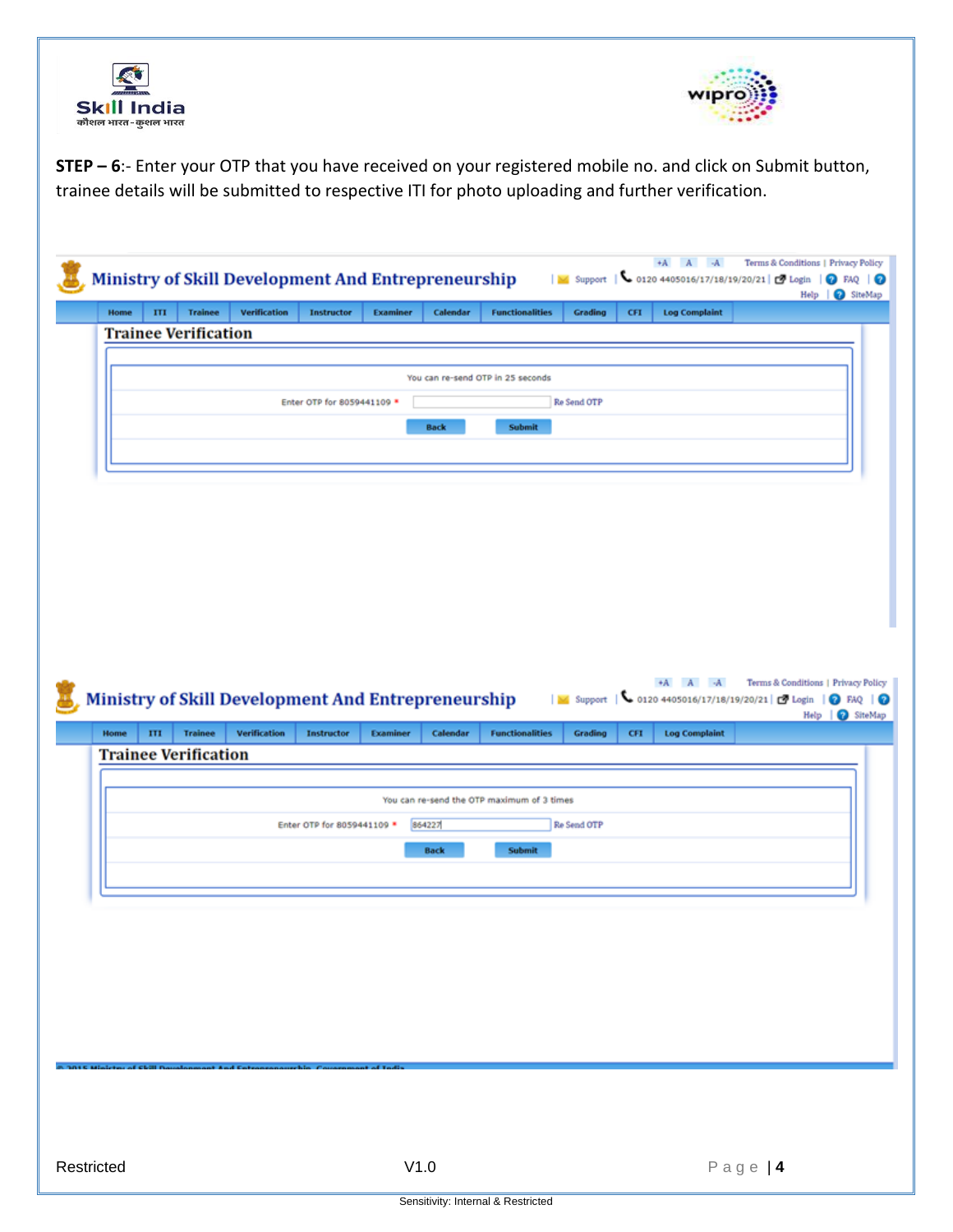



**STEP – 6**:- **Disagree Functionality**: When you will click on "Disagree" button following screen will be displayed. Enter Remarks for all the fields which has mismatched data.

|                   |                 |                                    |                | <b>Ministry of Skill Development And Entrepreneurship</b> |                    |                                                                                                      |             | +A A -A Terms & Conditions   Privacy Policy<br>No Support   6 0120 4405016/17/18/19/20/21   2 Login   0 FAQ   0 |                                  | Help   C SiteMap |
|-------------------|-----------------|------------------------------------|----------------|-----------------------------------------------------------|--------------------|------------------------------------------------------------------------------------------------------|-------------|-----------------------------------------------------------------------------------------------------------------|----------------------------------|------------------|
|                   |                 |                                    |                |                                                           |                    | Home ITI Trainee Verification Instructor Examiner Calendar Functionalities Grading CFI Log Complaint |             |                                                                                                                 |                                  |                  |
|                   | <b>Minority</b> |                                    |                | NA.                                                       |                    | <b>State Registration No.</b>                                                                        | 3/KOL/2     |                                                                                                                 |                                  |                  |
|                   |                 | Father/Guardian Name               |                | <b>DEEPAK KUMAR</b>                                       | Mother Name        |                                                                                                      | <b>RITU</b> |                                                                                                                 | <b>Brown Contracts Committee</b> |                  |
|                   | Mobile No.      |                                    |                | 8059441109                                                | Email ID           |                                                                                                      |             | Shohitkumar@gmail.com                                                                                           |                                  |                  |
|                   |                 | <b>Highest Qualification</b>       |                | 10th                                                      |                    | <b>Is Trainee Dual Mode</b>                                                                          | No.         |                                                                                                                 |                                  |                  |
| <b>Trainee In</b> |                 |                                    |                |                                                           |                    |                                                                                                      |             |                                                                                                                 | x                                |                  |
|                   | <b>ITIN</b>     |                                    |                |                                                           |                    |                                                                                                      |             |                                                                                                                 |                                  |                  |
|                   | Trade           |                                    | <b>Remarks</b> |                                                           |                    |                                                                                                      |             |                                                                                                                 |                                  |                  |
|                   | Shift           |                                    |                |                                                           | Submit             | Cancel                                                                                               |             |                                                                                                                 |                                  |                  |
|                   | Perso           |                                    |                |                                                           |                    |                                                                                                      |             |                                                                                                                 |                                  |                  |
|                   |                 | <b>Admission Given In Calegory</b> |                | <b>General</b>                                            | <b>Information</b> |                                                                                                      |             |                                                                                                                 |                                  |                  |
|                   |                 |                                    |                |                                                           |                    |                                                                                                      |             |                                                                                                                 |                                  |                  |

**STEP – 7**:- Click on Submit button to submit your correction remarks to the respective ITI for data correction as you could check the below screens.

|            |                   |                                    |         |                                                           |      |             |                                                                                                                                                                                                                                      |             |                       | *A A -A Terms & Conditions   Privacy Polic                     |
|------------|-------------------|------------------------------------|---------|-----------------------------------------------------------|------|-------------|--------------------------------------------------------------------------------------------------------------------------------------------------------------------------------------------------------------------------------------|-------------|-----------------------|----------------------------------------------------------------|
|            |                   |                                    |         | <b>Ministry of Skill Development And Entrepreneurship</b> |      |             |                                                                                                                                                                                                                                      |             |                       | No Support   0120 4405016/17/18/19/20/21   D Login   0 FAQ   0 |
|            |                   |                                    |         |                                                           |      |             |                                                                                                                                                                                                                                      |             |                       | Help   @ SiteMay                                               |
|            |                   |                                    |         |                                                           |      |             | Home ITI Trainee Verification Instructor Examiner Calendar Functionalities Grading CFI Log Complaint                                                                                                                                 |             |                       |                                                                |
|            | <b>Minority</b>   |                                    |         | NA.                                                       |      |             | <b>State Registration No.</b>                                                                                                                                                                                                        | 3/KOL/2     |                       |                                                                |
|            |                   | Father/Guardian Name               |         | <b>DEEPAK KUMAR</b>                                       |      | Mother Name |                                                                                                                                                                                                                                      | <b>RITU</b> |                       | <b>District Control Control</b>                                |
|            | Mobile No.        |                                    |         | 8059441109                                                |      | Email ID    |                                                                                                                                                                                                                                      |             | Shohitkumar@gmail.com |                                                                |
|            |                   | <b>Highest Qualification</b>       |         | 10th                                                      |      |             | <b>Is Trainee Dual Mode</b>                                                                                                                                                                                                          | - No        |                       |                                                                |
|            | <b>Trainee In</b> |                                    |         |                                                           |      |             |                                                                                                                                                                                                                                      |             |                       | x                                                              |
|            | <b>ITIN</b>       |                                    |         | Trainee Name, Father Name are mismatched.                 |      |             |                                                                                                                                                                                                                                      |             |                       |                                                                |
|            | Trad              |                                    | Remarks |                                                           |      |             |                                                                                                                                                                                                                                      |             |                       |                                                                |
|            | Shift             |                                    |         |                                                           |      | Submit      | Cancel                                                                                                                                                                                                                               |             |                       |                                                                |
|            | Perso             |                                    |         |                                                           |      |             |                                                                                                                                                                                                                                      |             |                       |                                                                |
|            |                   | <b>Admission Given In Category</b> |         | <b>GAT OUTAN</b>                                          |      | Information |                                                                                                                                                                                                                                      |             |                       |                                                                |
|            |                   |                                    |         |                                                           |      |             | <b>The Contract of Contract Contract Contract Contract Contract Contract Contract Contract Contract Contract Contract Contract Contract Contract Contract Contract Contract Contract Contract Contract Contract Contract Contrac</b> |             |                       |                                                                |
| Restricted |                   |                                    |         |                                                           | V1.0 |             |                                                                                                                                                                                                                                      |             | Page $ 5$             |                                                                |

Sensitivity: Internal & Restricted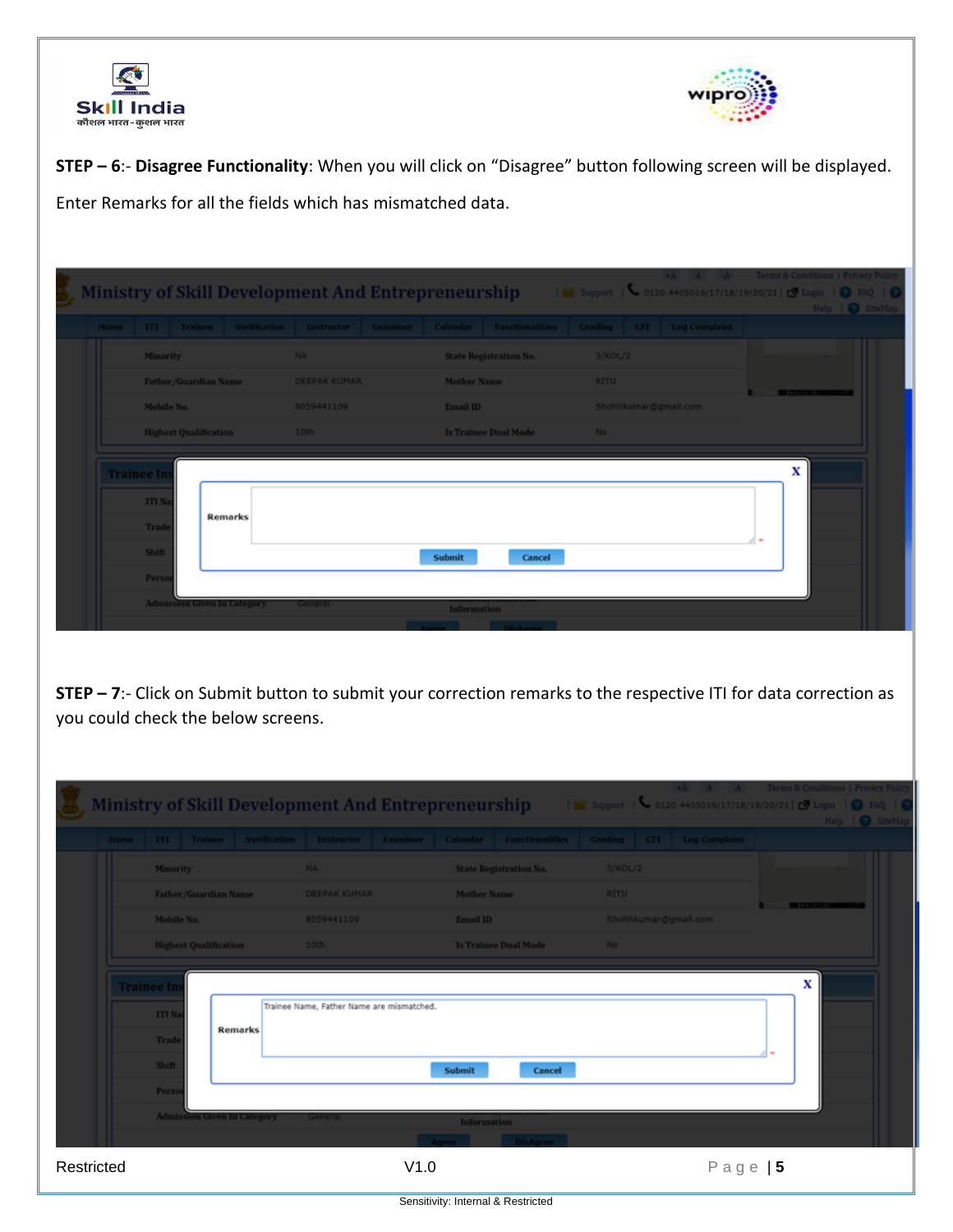| कौशल भारत-कुशल भारत                  |                                                    |                                    |                                                                                           |                                                         |
|--------------------------------------|----------------------------------------------------|------------------------------------|-------------------------------------------------------------------------------------------|---------------------------------------------------------|
| <b>Ministry of Skill Development</b> | localhost:1234 says                                |                                    | $\bullet$ 0120 4405016/17/18/19/20/21   $\bullet$ Login   $\bullet$ FAQ   $\bullet$       |                                                         |
|                                      |                                                    | Are You Sure want to save Remarks? |                                                                                           | Help   @ SiteMay                                        |
| Home ITI Trainee Verification Inst   |                                                    | OK                                 | <b>Log Complaint</b><br>Cancel                                                            |                                                         |
| <b>Minority</b>                      | <b>NA</b>                                          | <b>State Registration No.</b>      | 3/KOL/2                                                                                   |                                                         |
| <b>Father/Guardian Name</b>          | <b>DEEPAK KUMAR</b>                                | <b>Mother Name</b>                 | <b>RITU</b>                                                                               |                                                         |
| Mobile No.                           | 8059441109                                         | Email ID                           | Shohitkumar@gmail.com                                                                     |                                                         |
| <b>Highest Qualification</b>         | 10th                                               | <b>Is Trainee Dual Mode</b>        | <b>No</b>                                                                                 |                                                         |
|                                      |                                                    |                                    |                                                                                           | x                                                       |
| Frainee In                           | Trainee Name, Father Name are mismatched.          |                                    |                                                                                           |                                                         |
| <b>ITI N</b><br><b>Remarks</b>       |                                                    |                                    |                                                                                           |                                                         |
| Trad                                 |                                                    |                                    |                                                                                           |                                                         |
|                                      |                                                    | Submit<br>Cancel                   |                                                                                           |                                                         |
| <b>Shift</b>                         |                                                    |                                    |                                                                                           |                                                         |
| Pers                                 |                                                    |                                    |                                                                                           |                                                         |
| <b>Admission Given In Category</b>   |                                                    | Information                        |                                                                                           |                                                         |
|                                      | Ministry of Skill Development And Entrepreneurship |                                    | $AA$ $A$ $A$<br>↓ 0120 4405016/17/18/19/20/21   2 Login   ● FAQ   ●<br><b>New Support</b> | Terms & Conditions   Privacy Policy<br>Help   C SiteMap |
| <b>Trainee</b><br>Home<br>m          | Verification<br>Instructor<br>Examiner             | Calendar<br><b>Functionalities</b> | CFI<br><b>Log Complaint</b><br>Grading                                                    |                                                         |
| My Profile-SHOHIT KUMAR              |                                                    |                                    |                                                                                           |                                                         |
|                                      |                                                    |                                    |                                                                                           |                                                         |
| <b>Trainee Profile</b>               |                                                    |                                    |                                                                                           |                                                         |
| Session                              | August-2019                                        | <b>Admission Date</b>              | 05-Aug-2018                                                                               |                                                         |
| UID No                               |                                                    | <b>Trainee Name</b>                | SHOHIT KUMAR                                                                              | Close Session                                           |
| Date Of Birth                        | 05-Oct-1994                                        | Gender                             | Male                                                                                      |                                                         |
| Category                             | General                                            | <b>Horizontal Category</b>         |                                                                                           |                                                         |
| Minority                             | NA.                                                | State Registration No.             | 3/KOL/2                                                                                   |                                                         |
| Father/Guardian Name                 | DEEPAK KUMAR                                       | <b>Mother Name</b>                 | RITU                                                                                      | <b>BIBBIOIRE</b>                                        |
| Mobile No.                           | 8059441109                                         | Email ID                           | Shohitkumar@gmail.com                                                                     |                                                         |